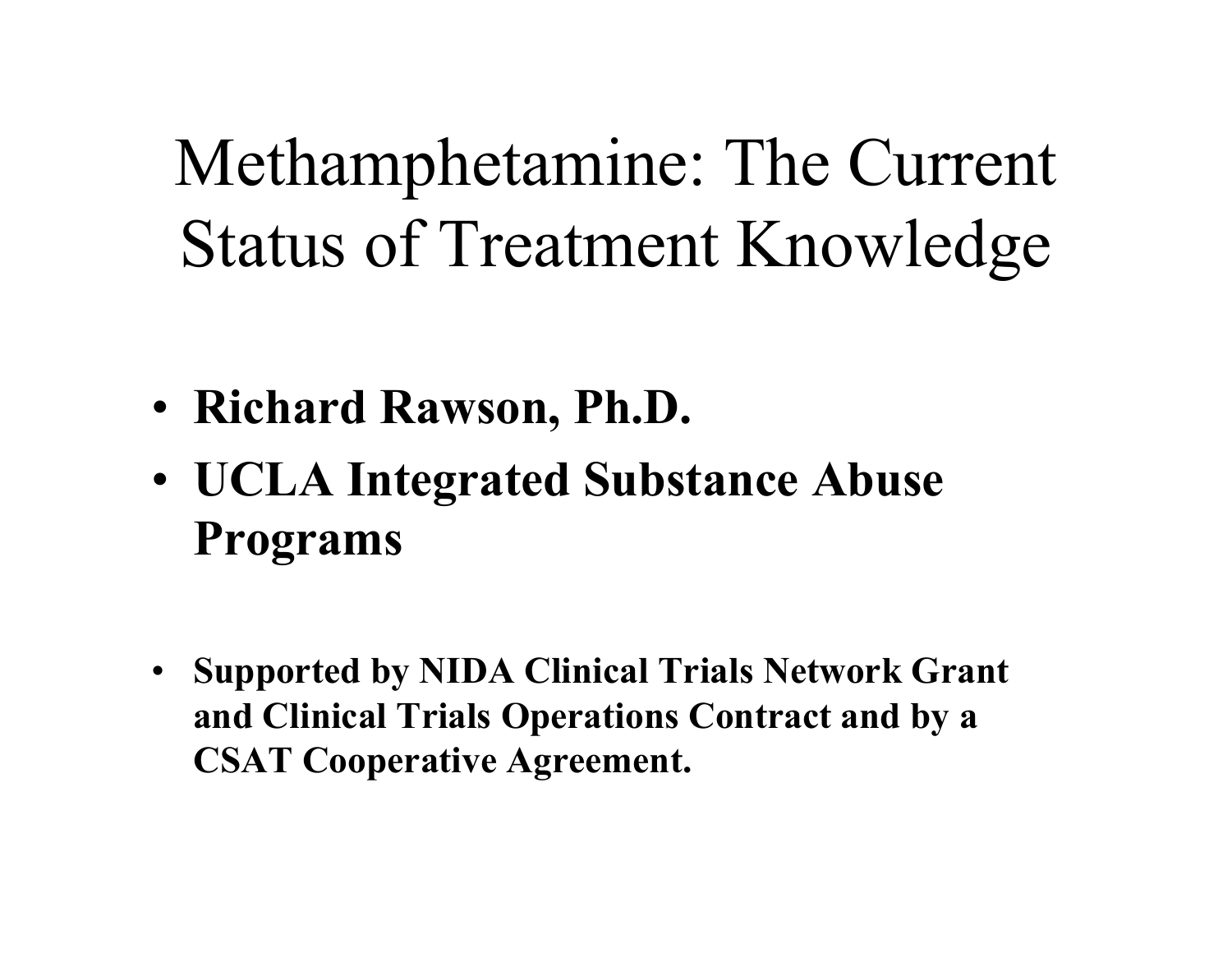### Methamphetamine



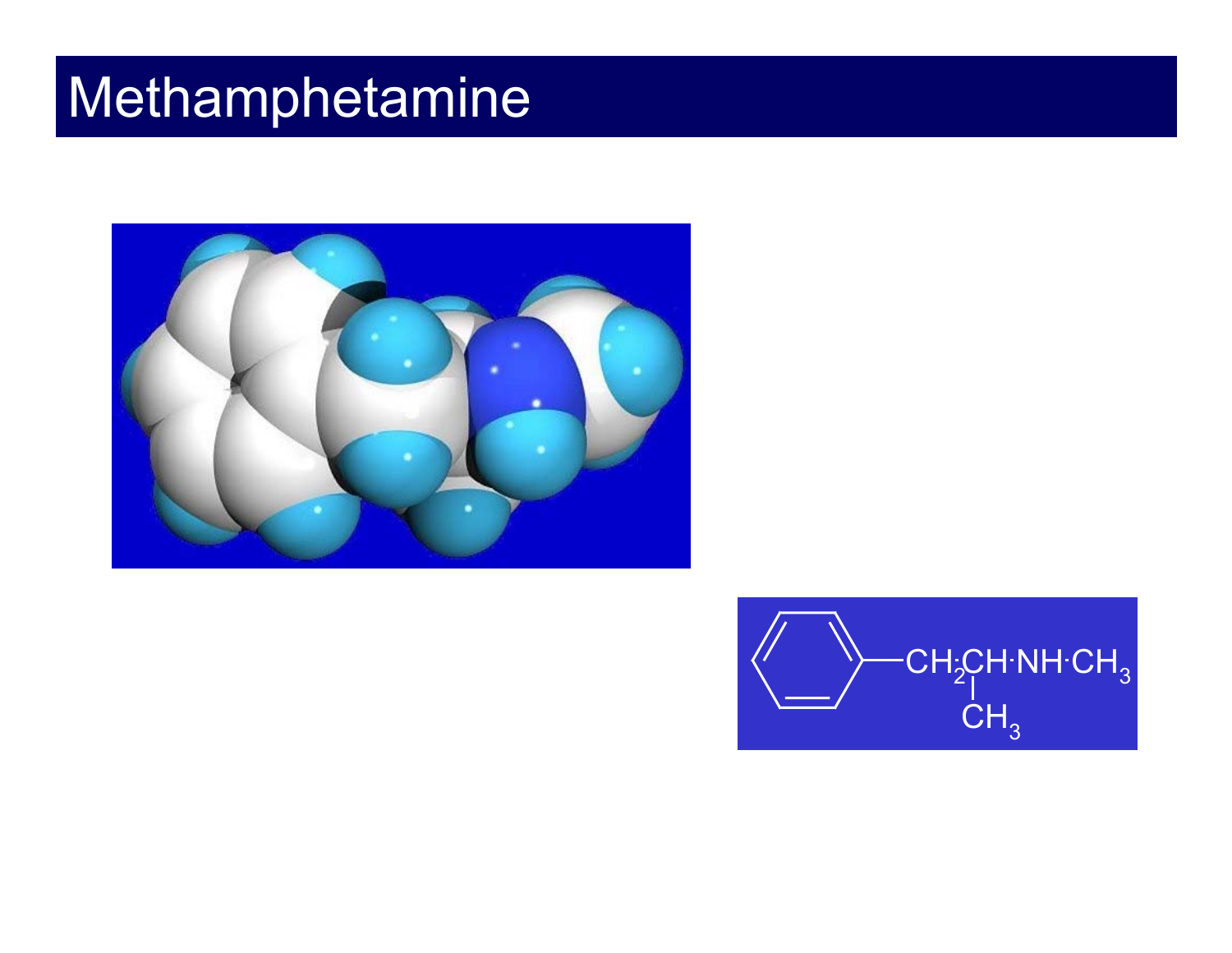#### What Is Methamphetamine?

 $\bullet$ 

 $\bullet$  Powerfully addictive stimulant that dramatically affects the central nervous system

> Made easily in clandestine labs with OTC ingredients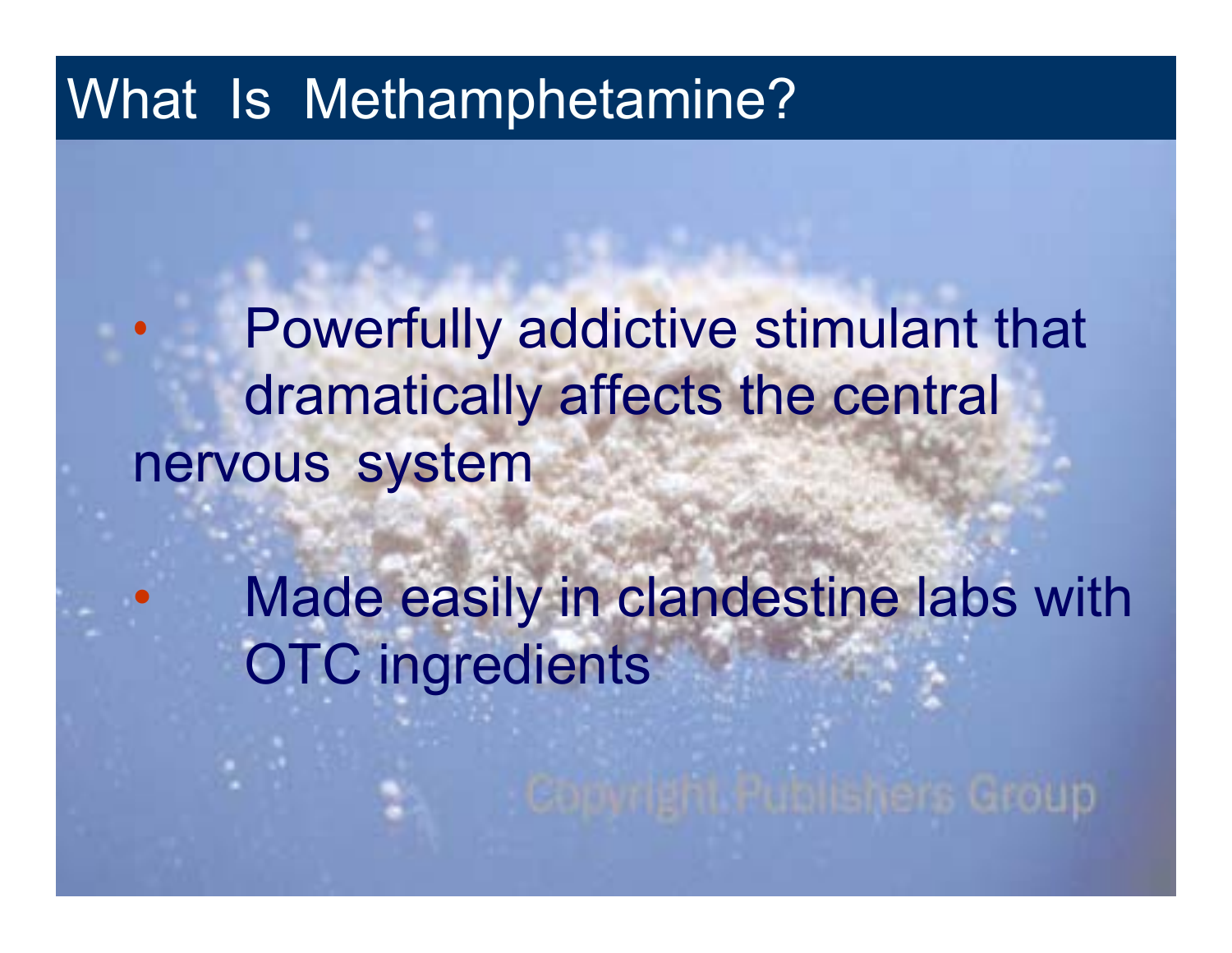### Methamphetamine Addiction

# The brains of people addicted

# to Methamphetamine are

# different than those of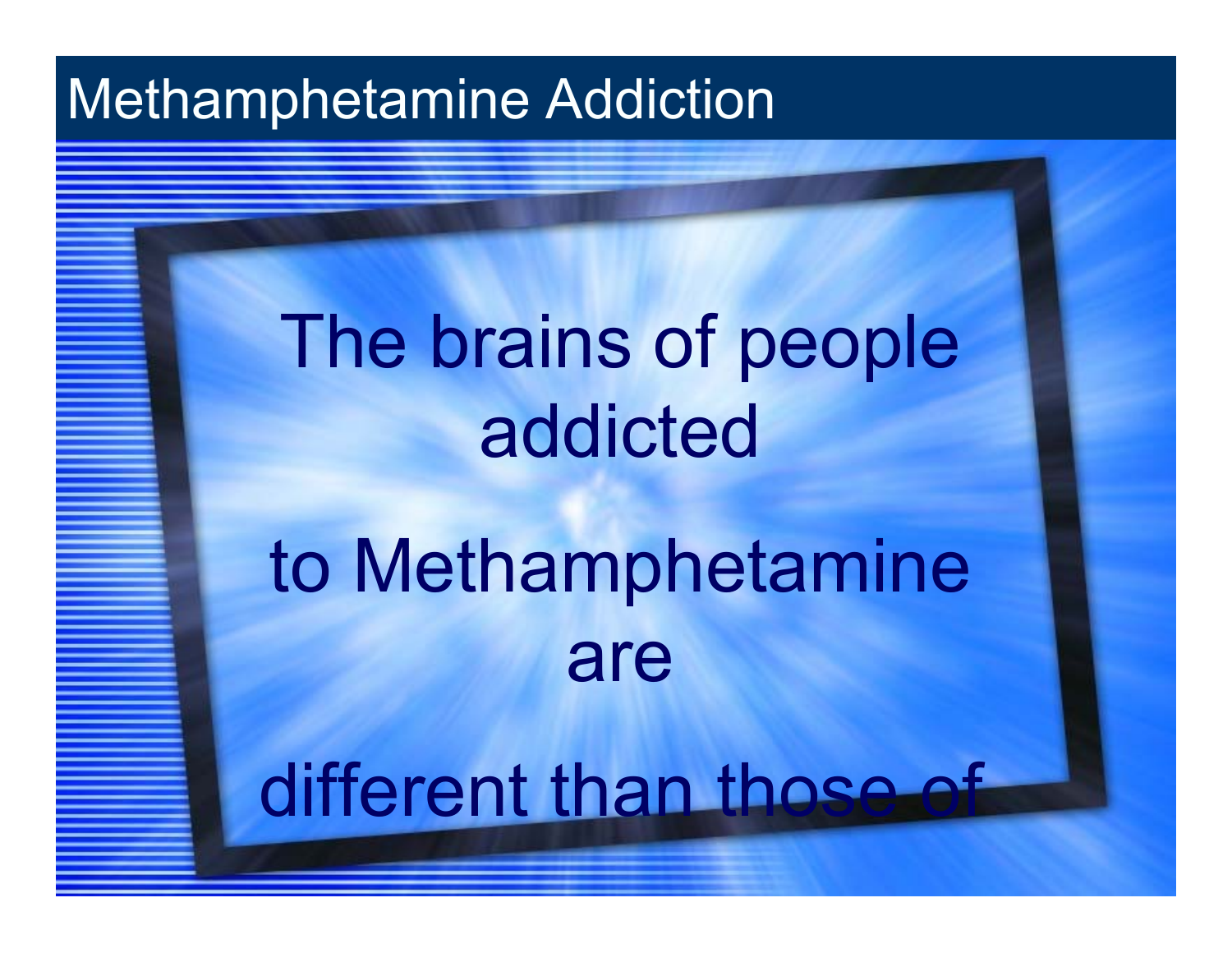#### Chronic Amphetamine Causes Lasting Changes

|                                  | Pre-Amphetamine/Control | <b>Striatal FDOPA Activity</b>     |                 |
|----------------------------------|-------------------------|------------------------------------|-----------------|
| 19                               | قاة                     | 撒                                  |                 |
| 4 wooks                          |                         | Post-Chronic Amphetamine (10 days) |                 |
|                                  |                         |                                    |                 |
| 6 months                         |                         |                                    |                 |
| 1 year<br>ŧ                      | <b>OO</b>               | <b>OB</b>                          |                 |
| 2 years<br><b>WW</b><br>Superior | a G                     |                                    | <b>Inferior</b> |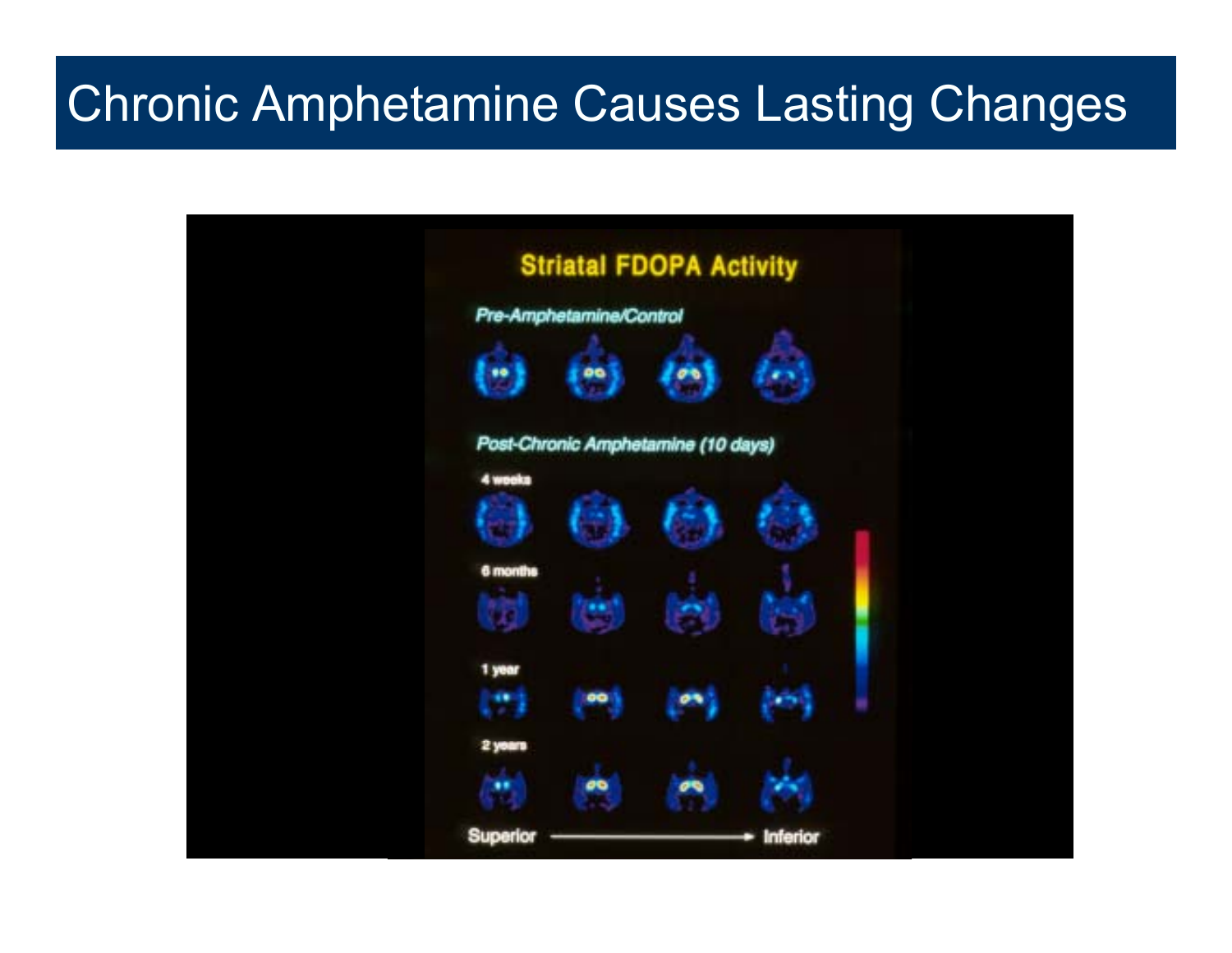# **MA Treatment Issues**

- Acute MA Overdose
- Acute MA Psychosis
- MA "Withdrawal"
- Initiating MA Abstinence
- MA Relapse Prevention
- Protracted Cognitive Impairment and **Symptoms of Paranoia**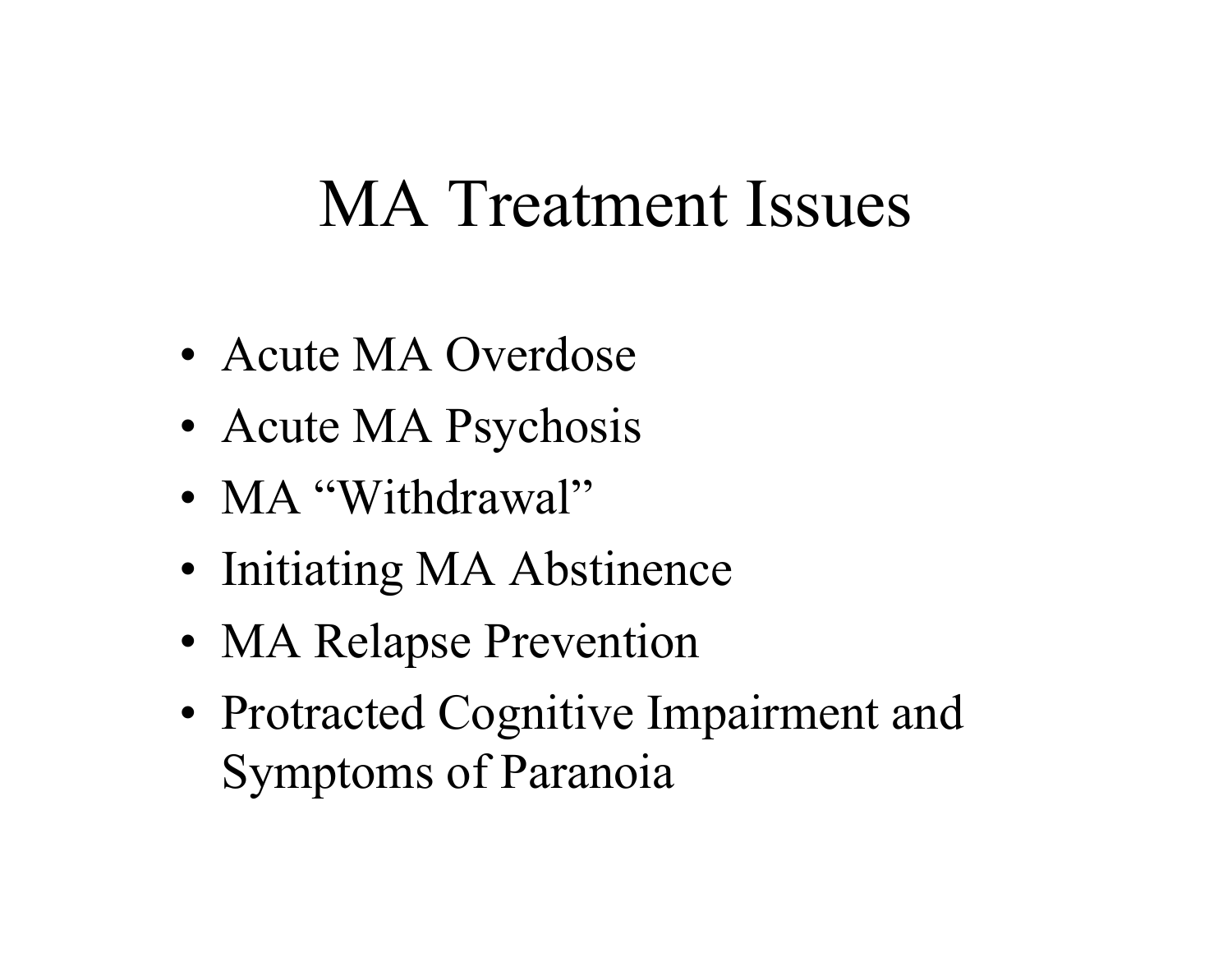### Acute MA Overdose

- •• Slowing of Cardiac Conduction
- •Ventricular Irritability
- •Hypertensive Episode
- •Hyperpyrexic Episode
- CNS Seizures and Anoxia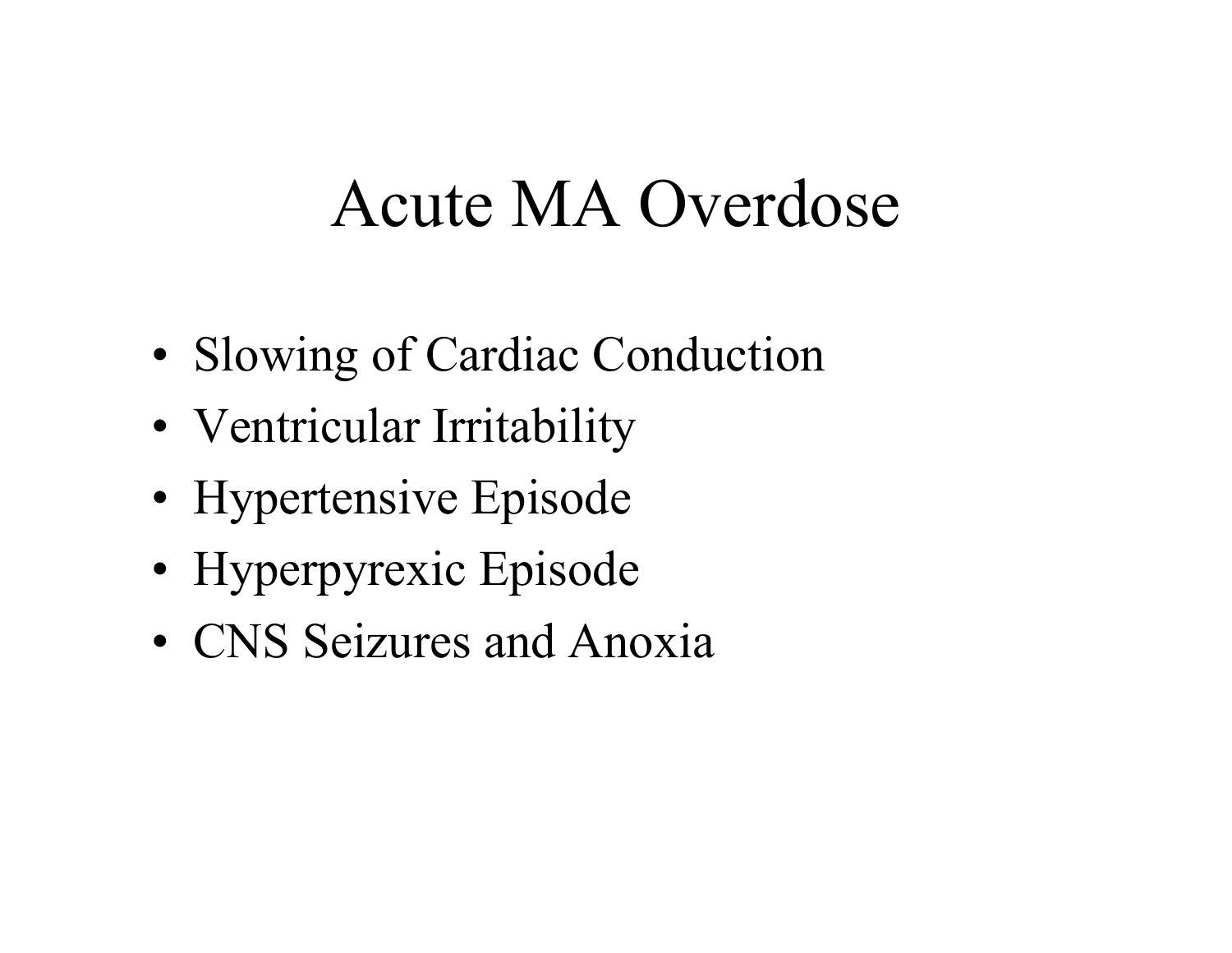# Acute MA Psychosis

- Extreme Paranoid Ideation
- Well Formed Delusions
- Hypersensitivity to Environmental Stimuli
- Stereotyped Behavior "Tweaking"
- Panic, Extreme Fearfulness
- High Potential for Violence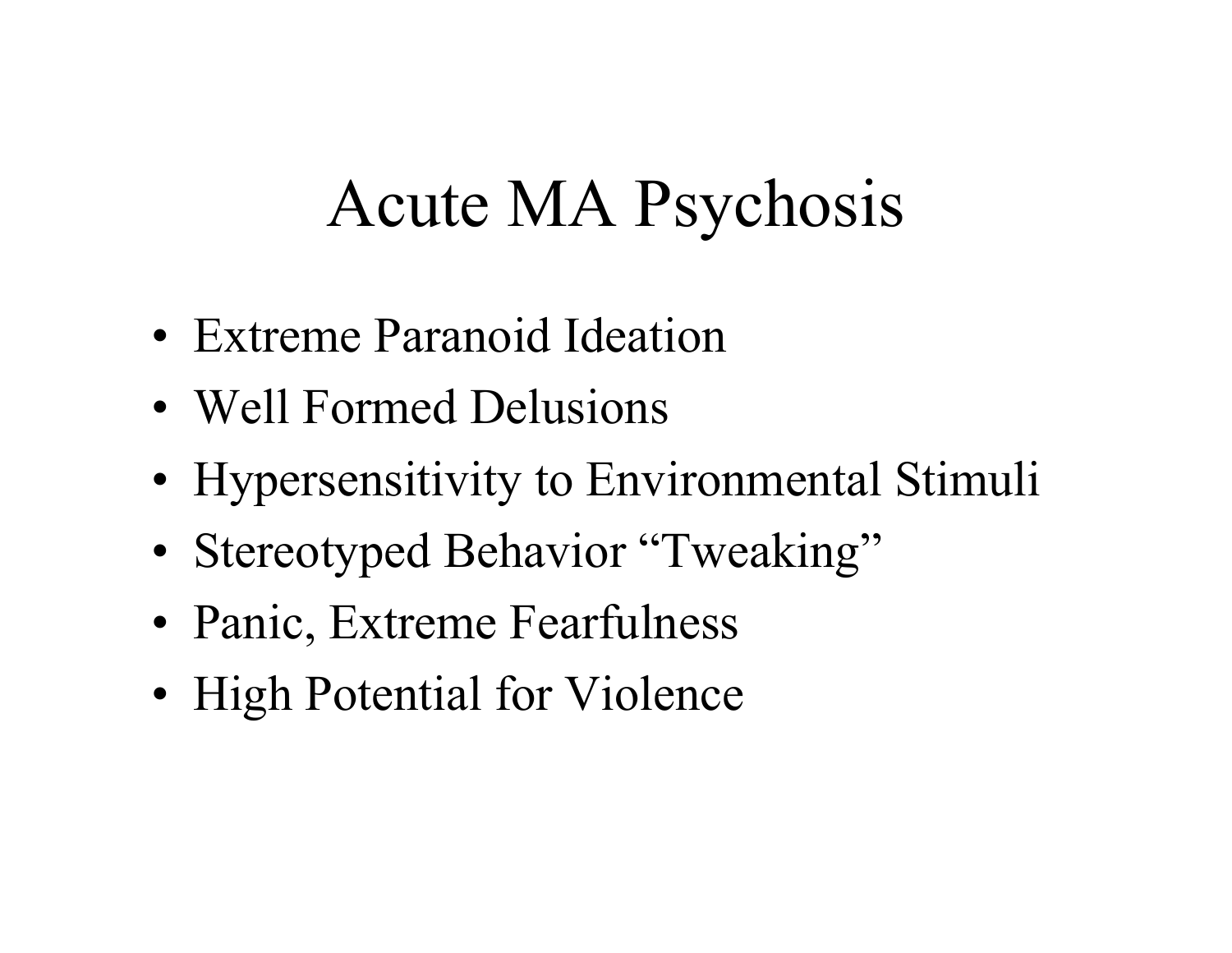# Treatment of MA Psychosis

- •• Typical ER Protocol for MA Psychosis
	- **Haloperidol -5mg**
	- **Clonazepam - 1 mg**
	- **Cogentin -1 mg**
	- **Quiet, Dimly Lit Room**
	- **Restraints**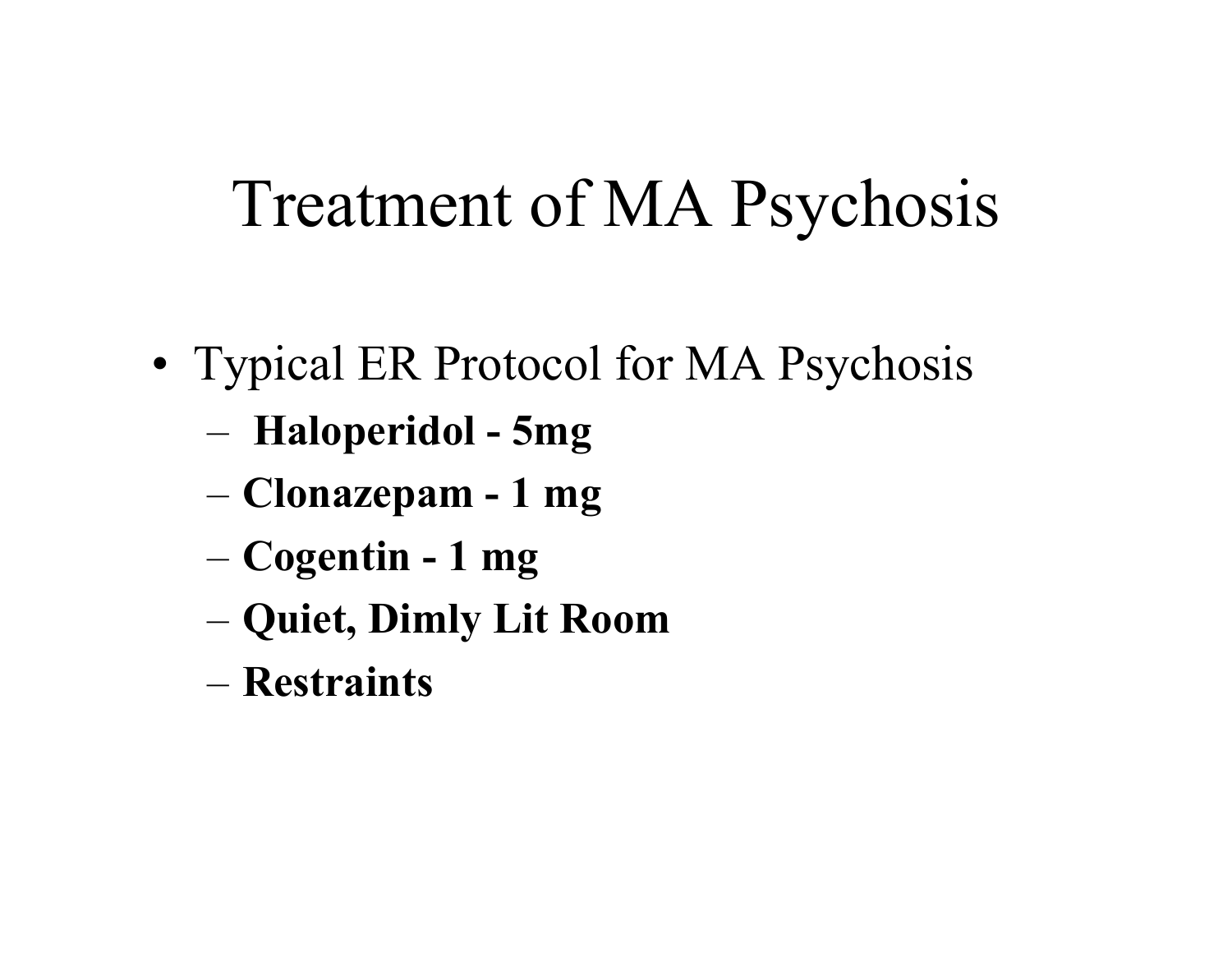# MA "Withdrawal"

- Depression
- Fatigue
- Anxiety
- Anergi a
- Paranoia
- Cognitive Impai rment
- Agitation
- -Confus ion

•• Duration: 2 Days - 2 Weeks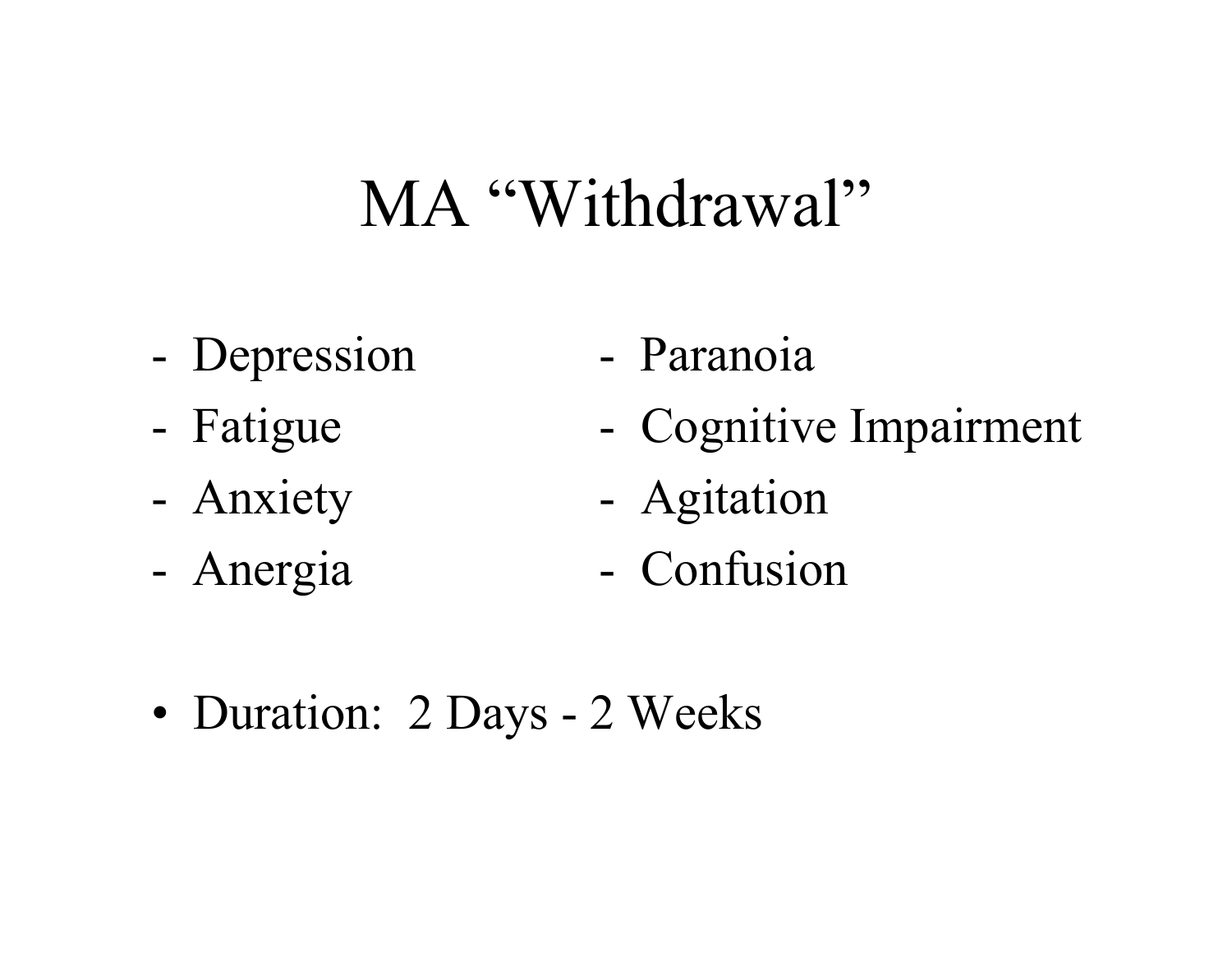

*Division of Treatment Research & Development 19 September 2000*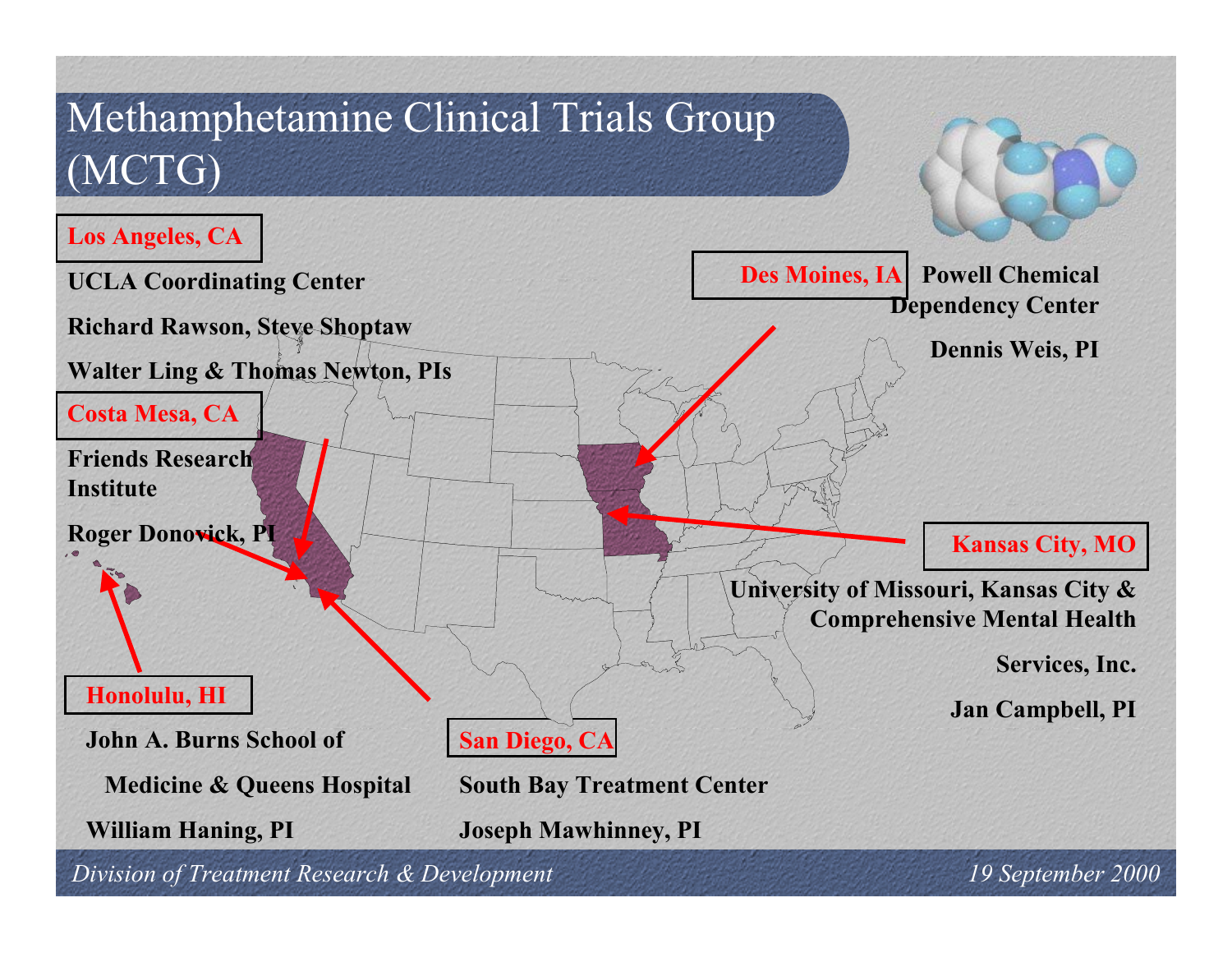#### Pharmacotherapies Planned for Clinical **Trials**

- $\bullet$ **Ondansetron**
- •**Olanzepine**
- $\bullet$ Bupropion
- $\bullet$ **Selegline**
- $\bullet$ **Sertraline**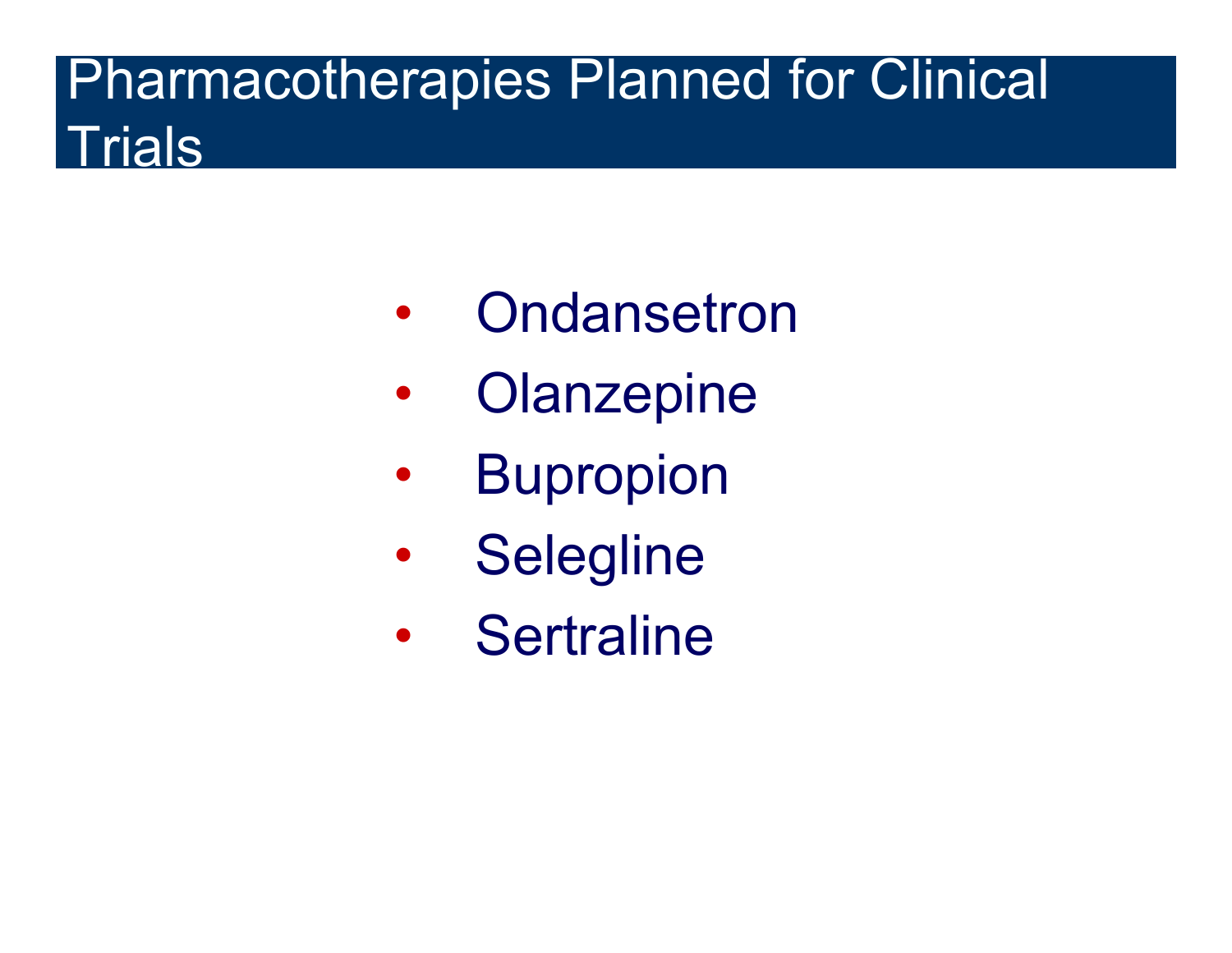# Treatment of MA "Withdrawal"

- Intensive Outpatient Treatment
	- No Pharmacotherapy Available
	- Positive, Reassuring Context
	- Directive, Behavioral Intervention
	- Educate Regarding Time Course of Symptom **Remission**
	- Recommend Sleep and Nutrition
	- Low Stimulation
	- Acknowledge Paranoia, Depression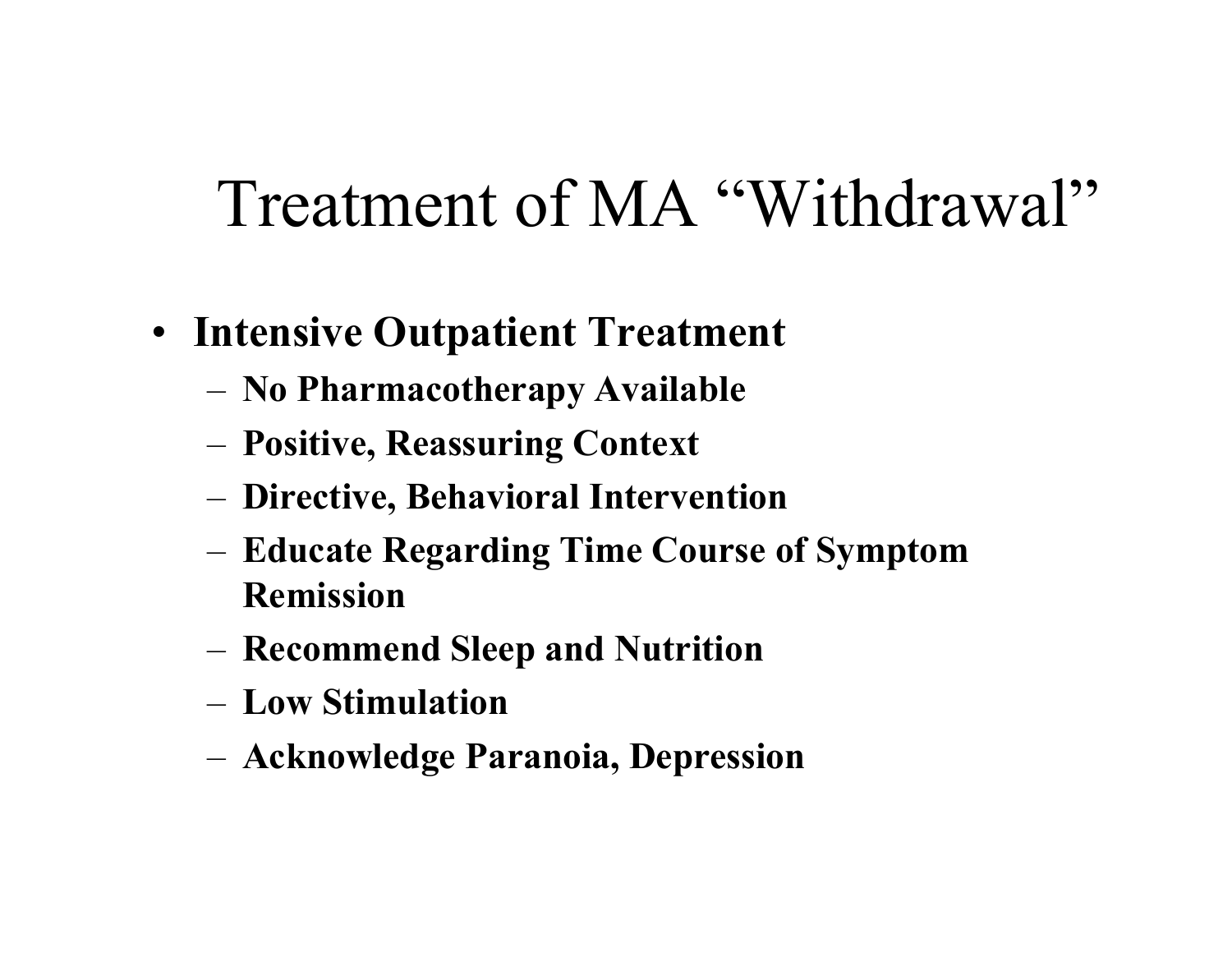# Initiating MA Abstinence

- Key Clinical Issues
	- Depression
	- Cognitive Impairment
	- Continuing Paranoia
	- $-$  Anhedonia
	- Behavioral/Functional Impairment
	- Hypersexuality
	- Conditioned Cues
	- Irritability/Violence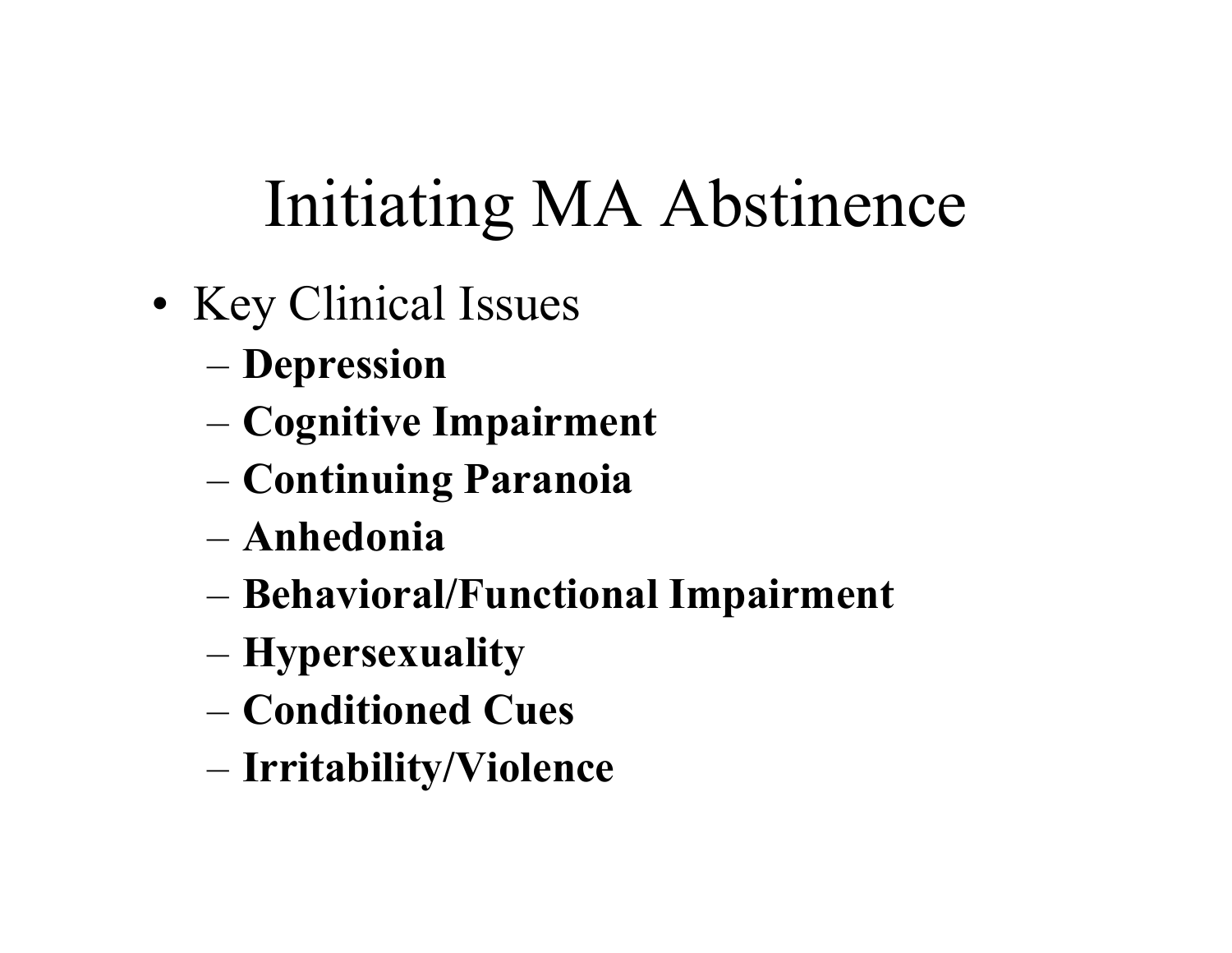# Initiating MA Abstinence

- Key Elements of Treatment
	- Structure
	- Information in Understandable Form
	- Family Support
	- Positive Reinforcement
	- 12-Step Participation
- No Pharmacologic Agent Currently Available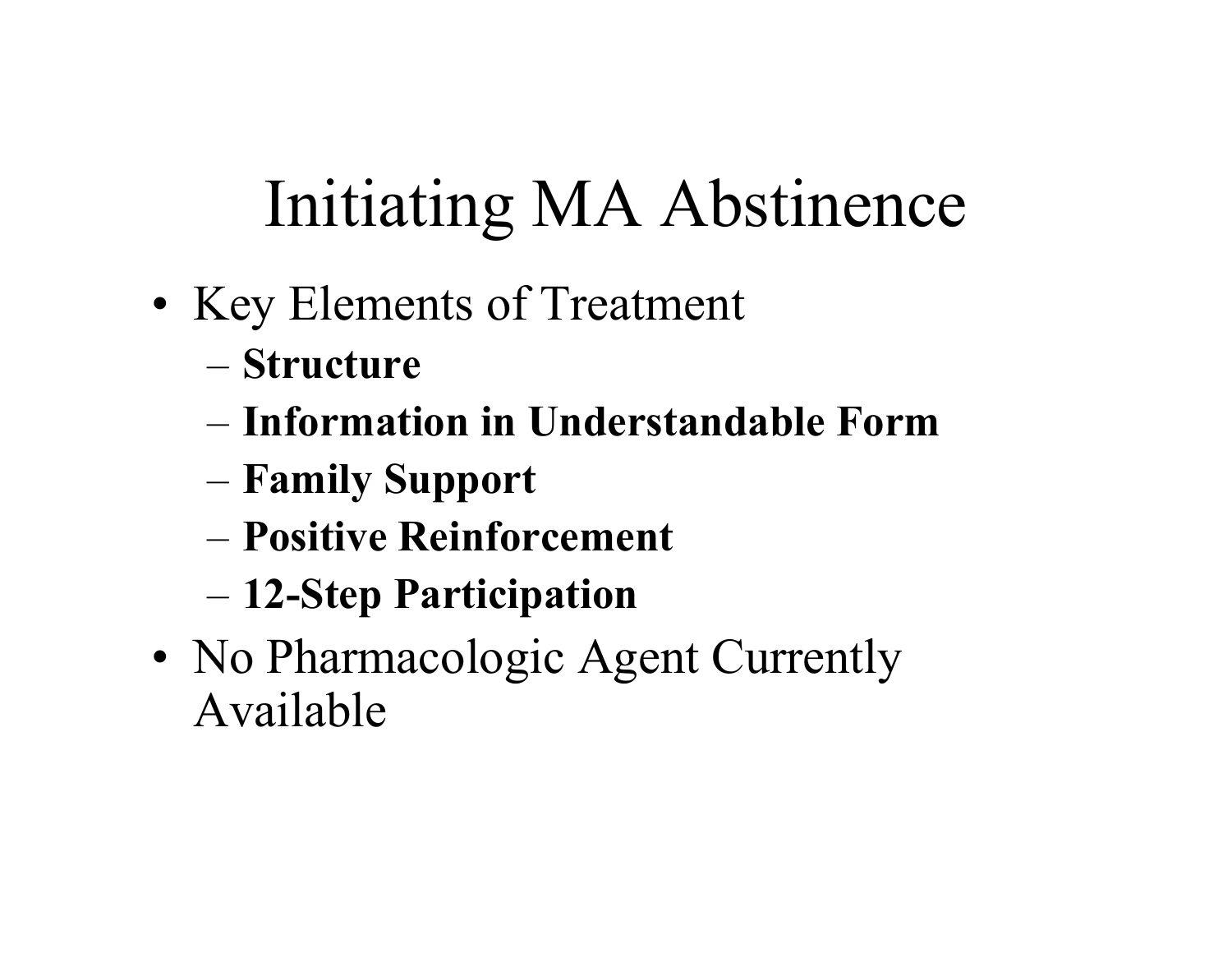# The CSAT Methamphetamine Treatment Project

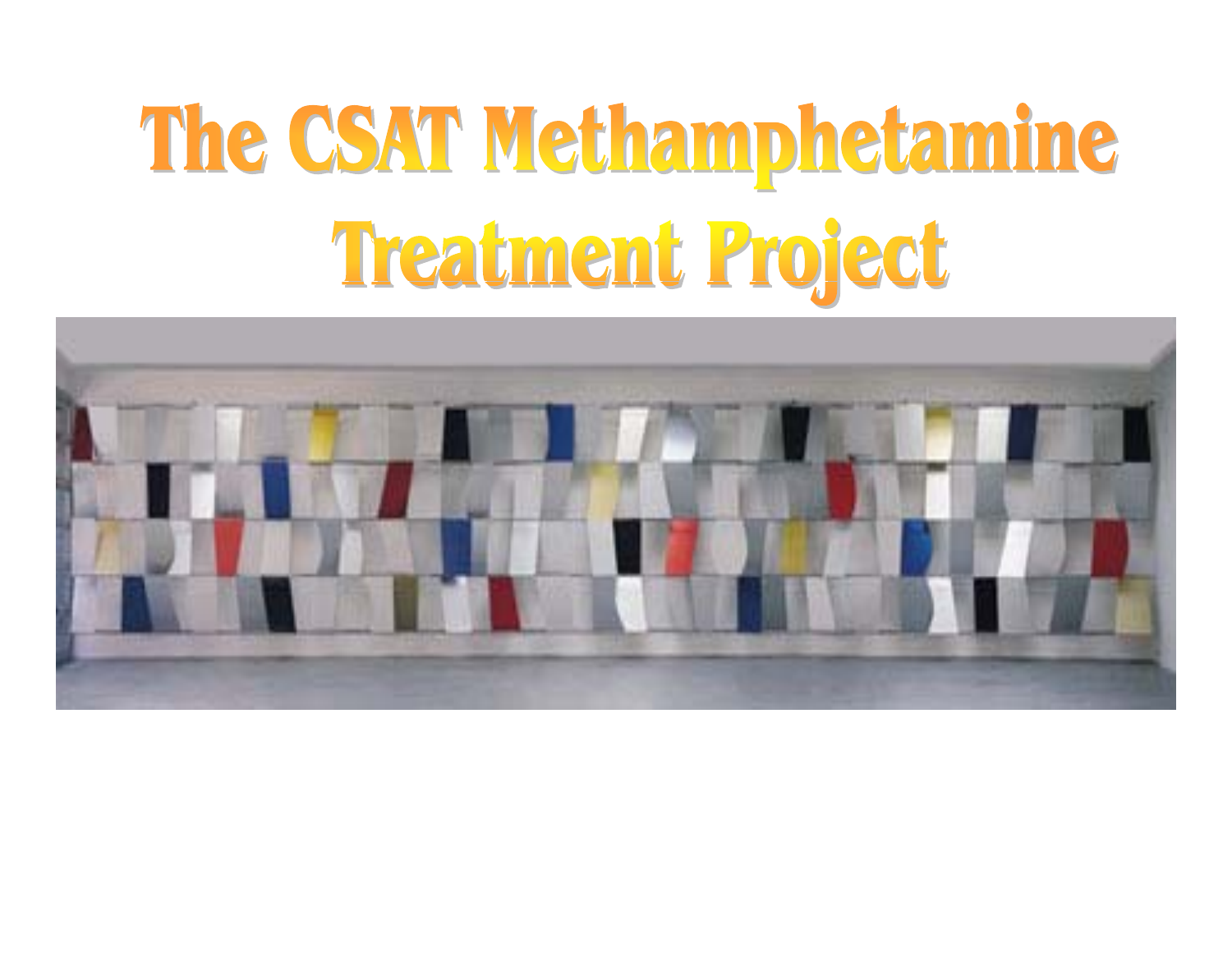### *Project Goals:*

- **To study the clinical effectiveness of the Matrix Model**
- **To compare the effectiveness of the Matrix model to other locally available outpatient treatments**
- **To establish the cost and cost effectiveness of the Matrix model compared to other outp atient treatments**
- **To explore the replicability of t he Matrix model and challenges involved in technology transfer**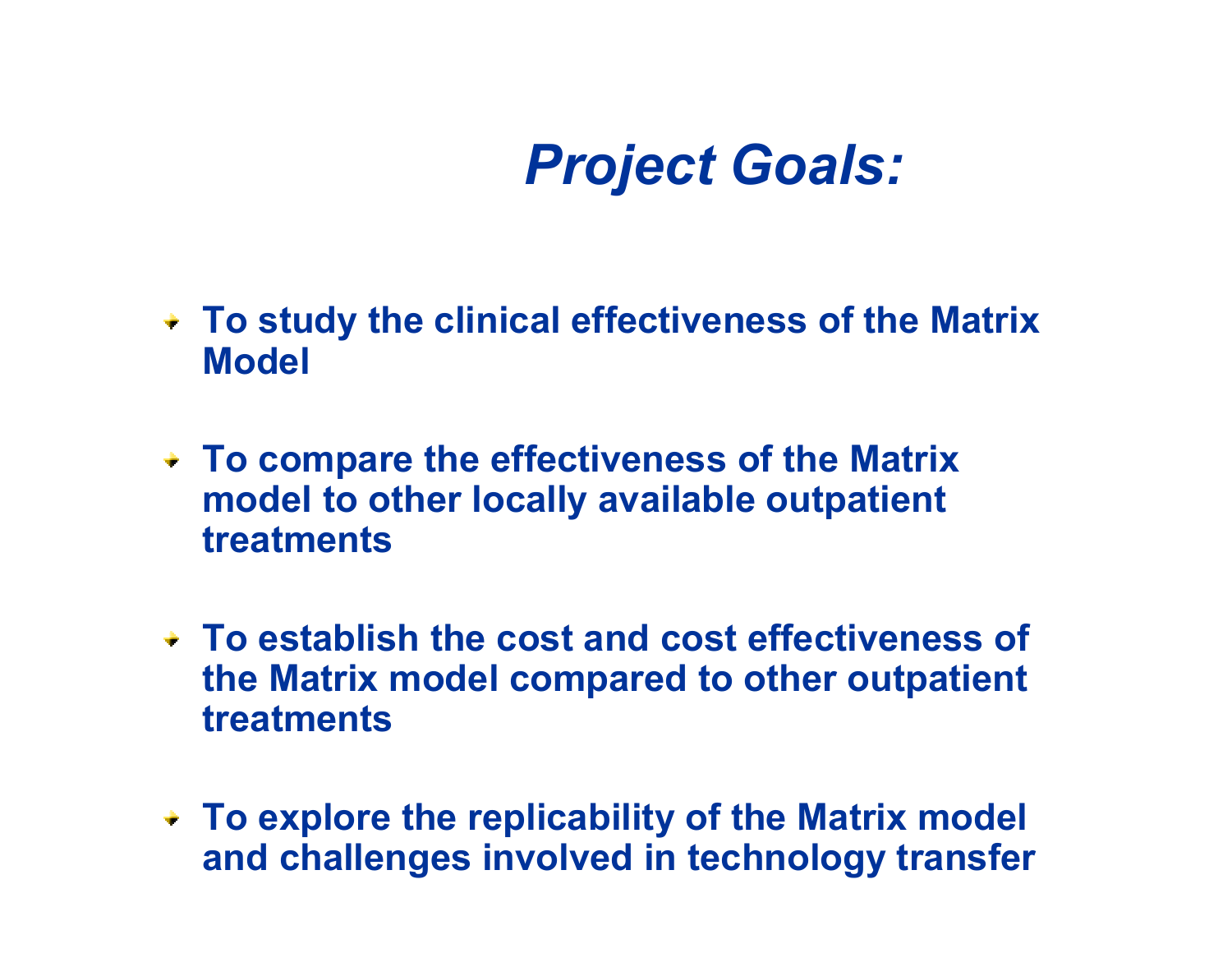# **Baseline Demographics (April 1999 – April 2001)**

| Sample size (n)                 | 931        |  |
|---------------------------------|------------|--|
| Age (mean)                      | 32.8 years |  |
| <b>Education (mean)</b>         | 12.2 years |  |
| <b>Monthly income (mean)</b>    | \$1024     |  |
| <b>Years of Meth use (mean)</b> | 7.7 years  |  |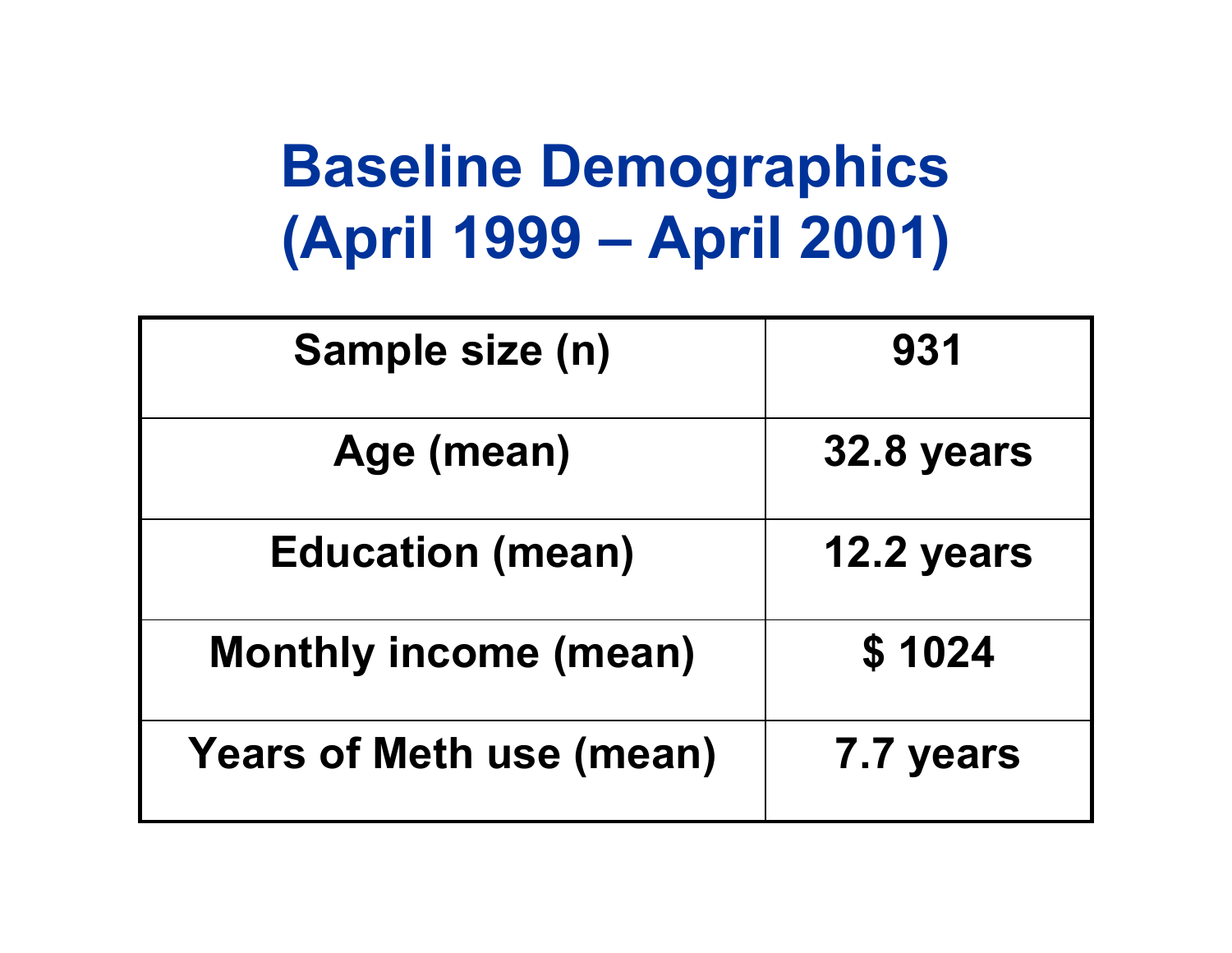# **Gender Distribution of Participants**

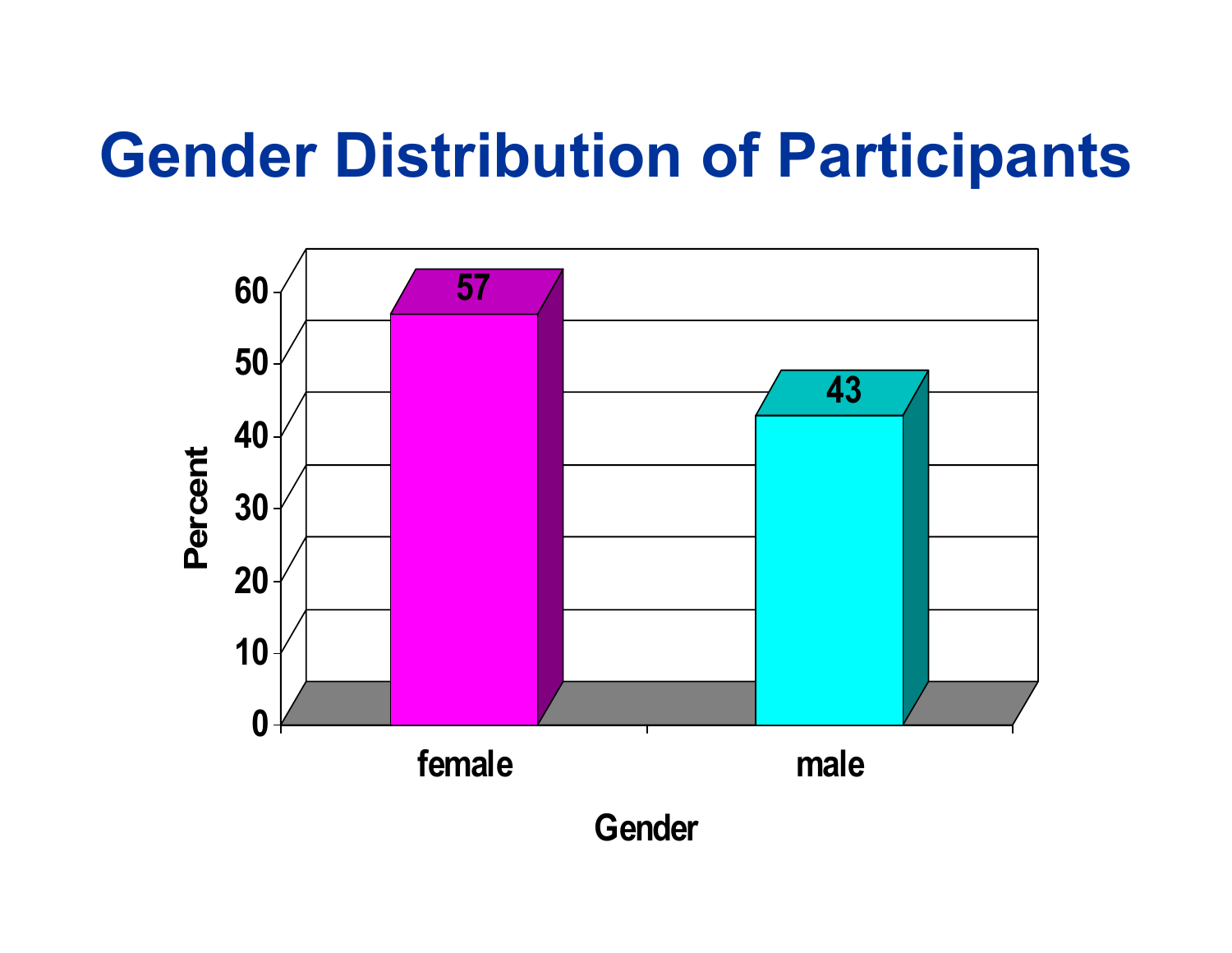# **Route of Methamphetamine Administration**



**Route of Administration**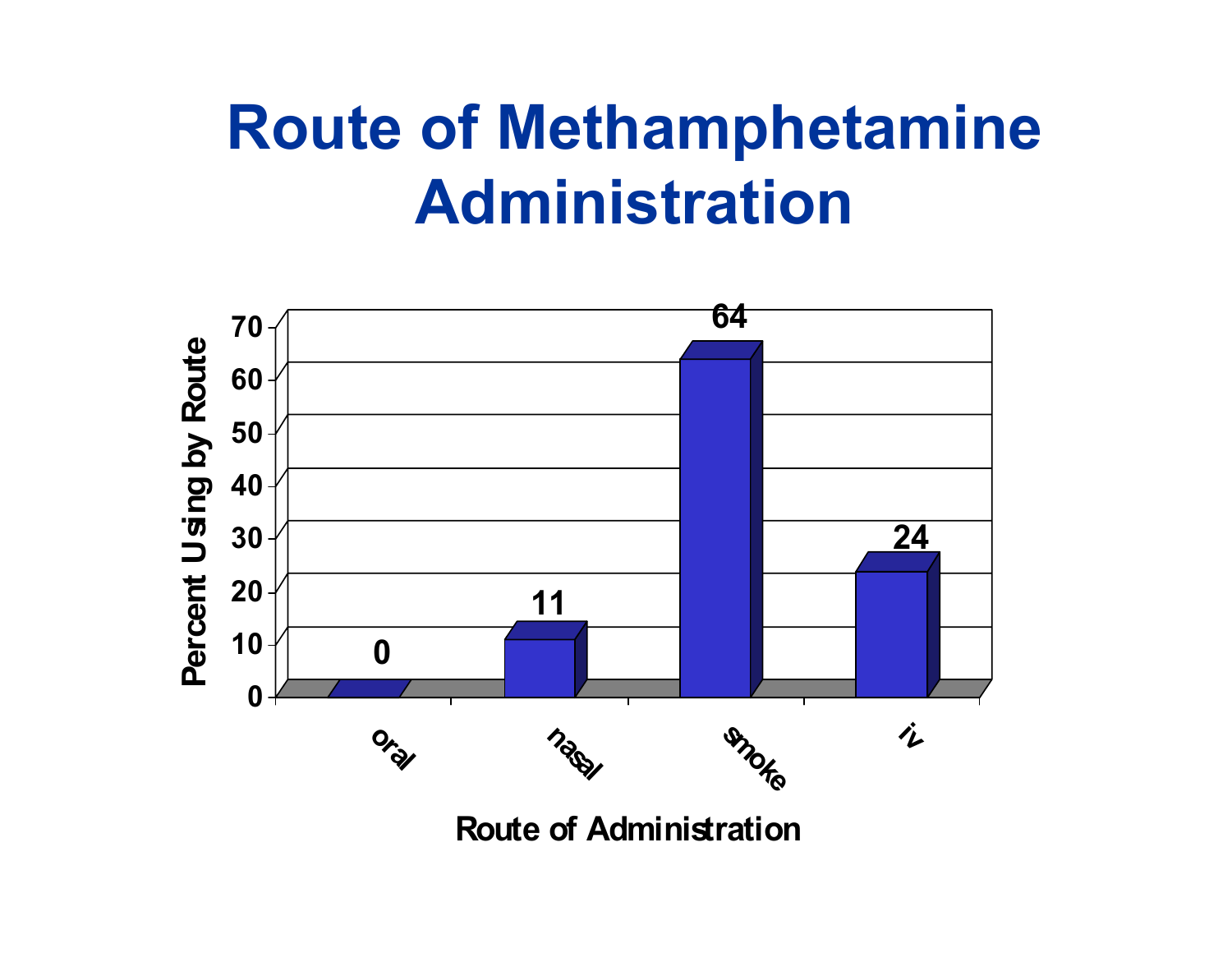## **Methamphetamine Use**

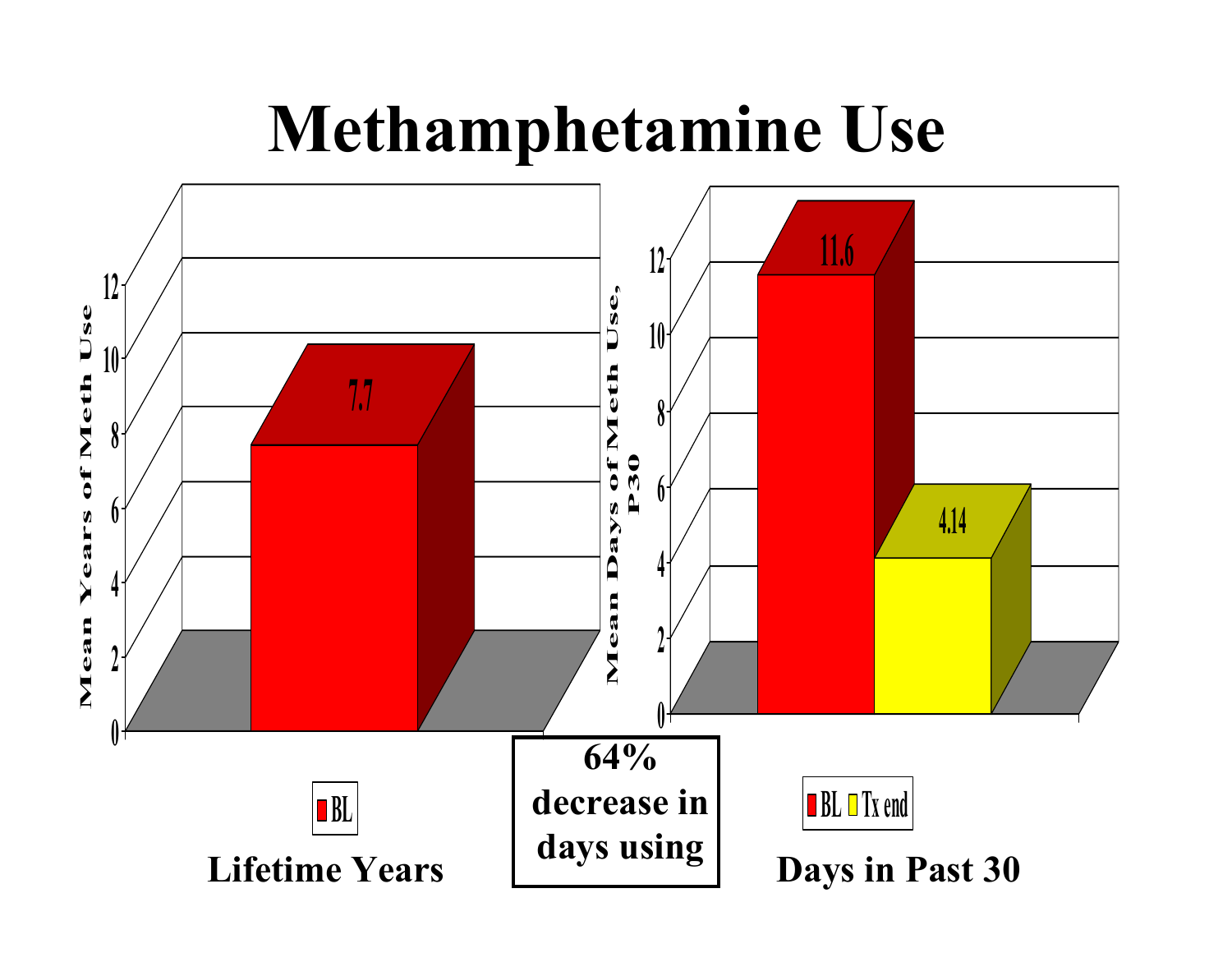# **Marijuana Use**

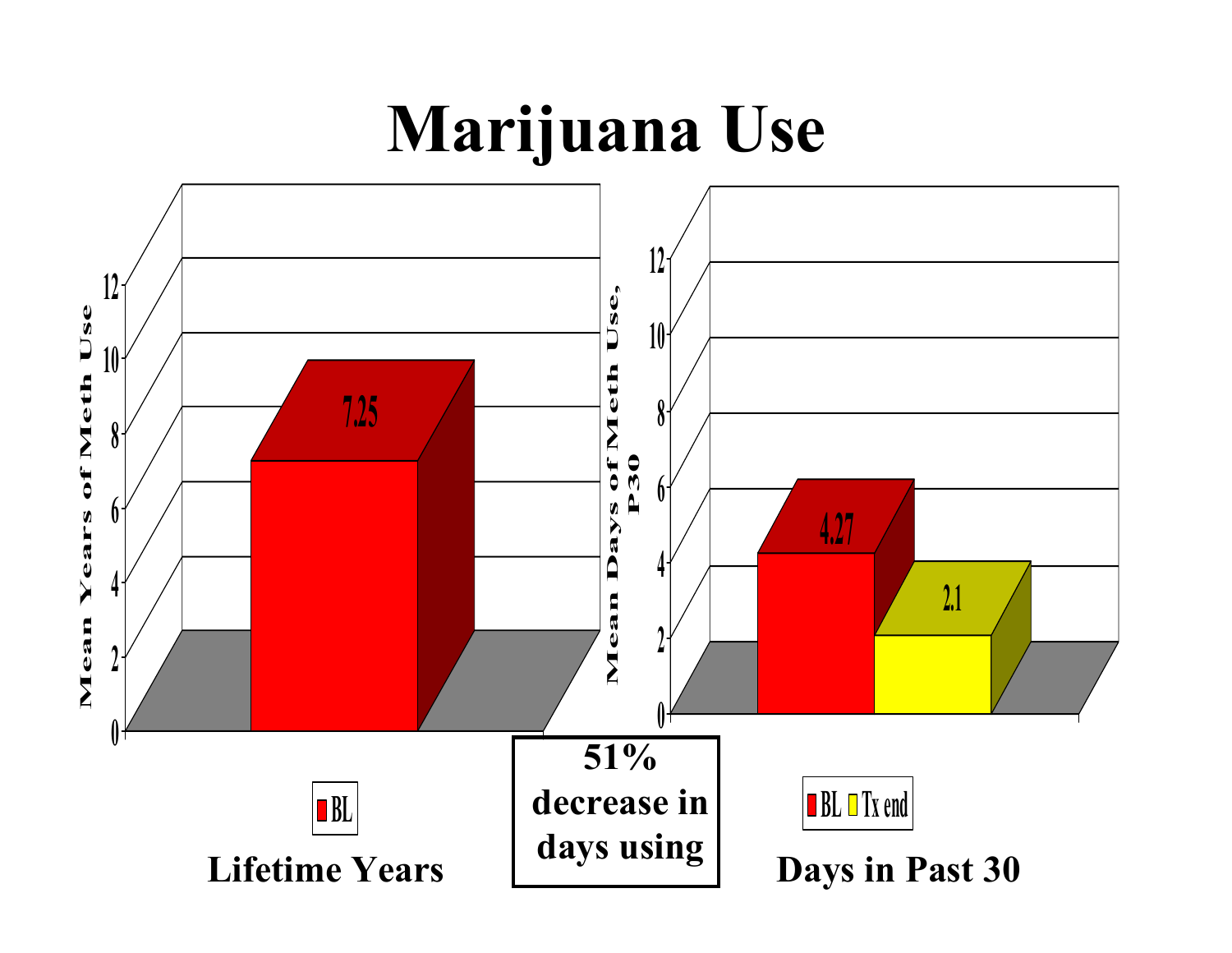### **Alcohol Use**

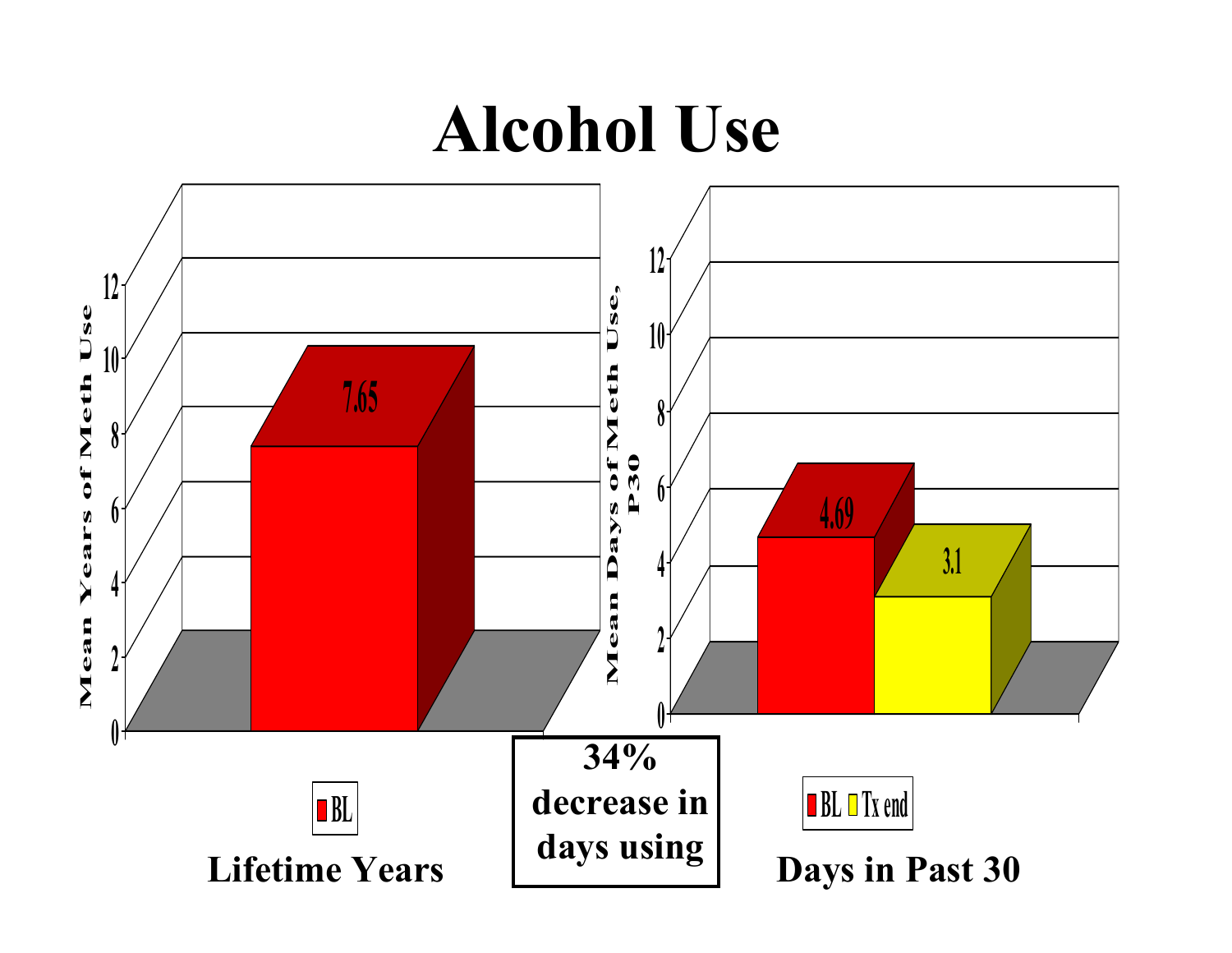### **Days Paid for Work in Past 30**